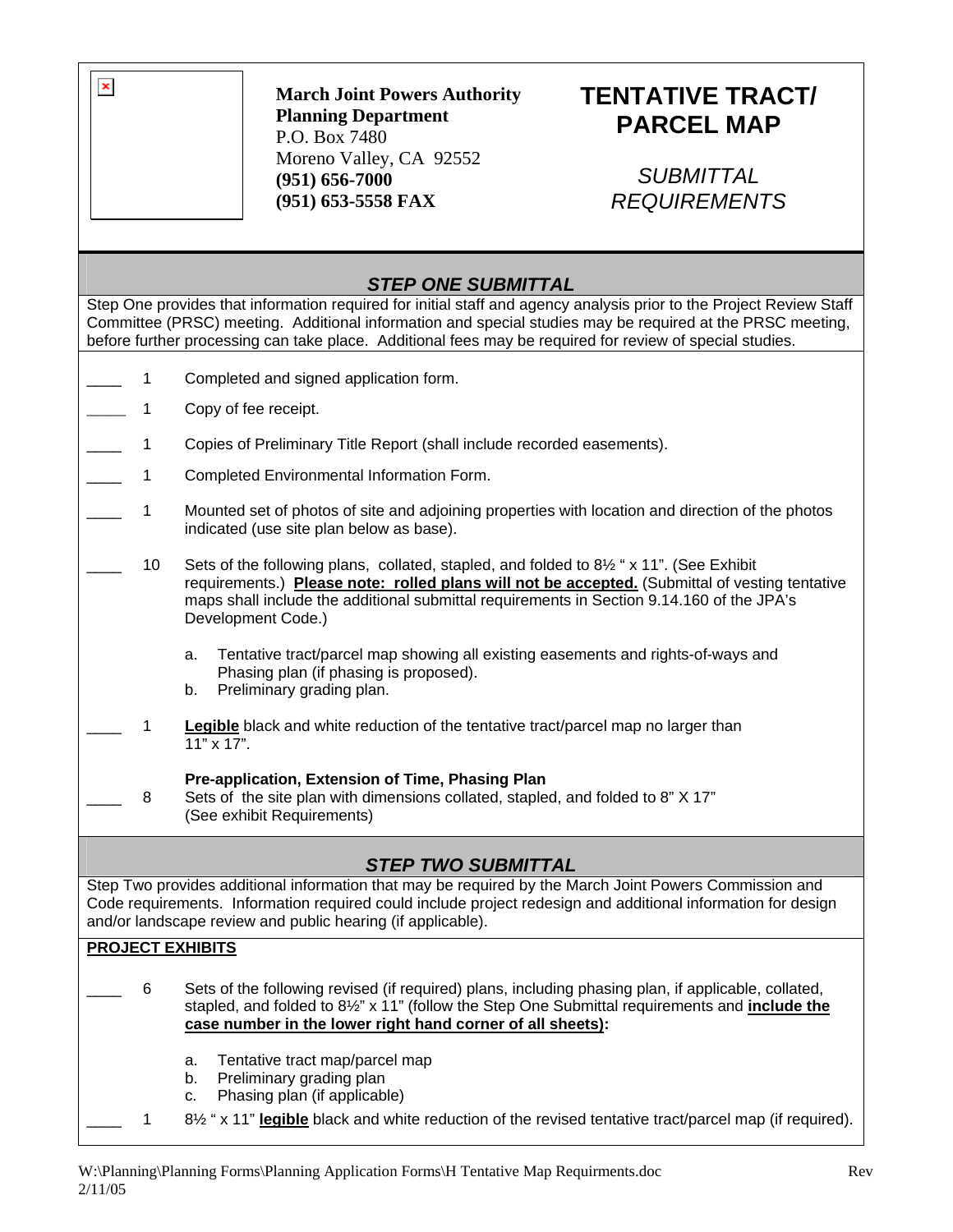|                                                                                                                                                                                                                              | <b>STEP TWO SUBMITTAL - Continued</b>                                                                                                                                                                                                                                                                                                                                                                                                                                                                                                                  |  |
|------------------------------------------------------------------------------------------------------------------------------------------------------------------------------------------------------------------------------|--------------------------------------------------------------------------------------------------------------------------------------------------------------------------------------------------------------------------------------------------------------------------------------------------------------------------------------------------------------------------------------------------------------------------------------------------------------------------------------------------------------------------------------------------------|--|
|                                                                                                                                                                                                                              | PUBLIC HEARING ITEMS                                                                                                                                                                                                                                                                                                                                                                                                                                                                                                                                   |  |
|                                                                                                                                                                                                                              | 1<br>One assessor's parcel map indicating all parcels within 300 feet of the exterior boundaries of the<br>applicant's property (or a radius as stipulated by the Community and Economic Development<br>Director if the project is determined to be of significant public interest). Indicate the radius line and<br>the applicant's property on the map.                                                                                                                                                                                              |  |
|                                                                                                                                                                                                                              | One set of gummed labels and one "paper" copy of the names, addresses and parcel numbers of<br>1<br>property owners within a 300 foot radius of the exterior boundaries of subject property (or alternative<br>radius as determined by the Planning Division) and one set of gummed labels and one paper copy<br>of names and addresses of the subject property's owner(s), applicant and representative.                                                                                                                                              |  |
|                                                                                                                                                                                                                              | Certification of Property Owners List – If the public hearing noticing information is prepared by other<br>1<br>than a Title Company doing business in Riverside County, the property owner (or representative)<br>shall complete the Property Owners List Certification below.                                                                                                                                                                                                                                                                        |  |
| <b>PROPERTY OWNERS LIST CERTIFICATION</b>                                                                                                                                                                                    |                                                                                                                                                                                                                                                                                                                                                                                                                                                                                                                                                        |  |
| by $\rule{1em}{0.15mm}$                                                                                                                                                                                                      | Certify that on _________________the attached property owners list was prepared<br>(Print Name) (Date)<br>pursuant to the noticing requirements of the March Joint Powers Authority.<br>———————————————————— pursuant to the noticing requirements of the March Joint Powers Authority<br>(Print Name)<br>Said list is a complete compilation of owner(s) of the subject property and all other property owners within a<br>foot radius of the exterior boundaries of the subject property and is based upon the latest equalized<br>assessment rolls. |  |
| I declare under penalty of perjury that the information is true and correct to the best of my knowledge; I understand<br>that incorrect or incomplete information may be grounds for rejection or denial of the application. |                                                                                                                                                                                                                                                                                                                                                                                                                                                                                                                                                        |  |
|                                                                                                                                                                                                                              | (Signature)<br>(Date)                                                                                                                                                                                                                                                                                                                                                                                                                                                                                                                                  |  |
|                                                                                                                                                                                                                              | <b>EXHIBIT REQUIREMENTS</b>                                                                                                                                                                                                                                                                                                                                                                                                                                                                                                                            |  |
| $MAP (Minimum scale shall be 1 inch = 40 feet)$                                                                                                                                                                              |                                                                                                                                                                                                                                                                                                                                                                                                                                                                                                                                                        |  |
| $\Box$                                                                                                                                                                                                                       | Title of map, tentative map number or parcel map number, date of map preparation, gross acreage<br>and assessor's parcel number(s) centered at top of map.                                                                                                                                                                                                                                                                                                                                                                                             |  |
| □                                                                                                                                                                                                                            | A vesting tentative map shall have printed conspicuously on its face the words "Vesting Tentative"<br>Map."                                                                                                                                                                                                                                                                                                                                                                                                                                            |  |
| $\Box$                                                                                                                                                                                                                       | Existing zoning designation of property.                                                                                                                                                                                                                                                                                                                                                                                                                                                                                                               |  |
| $\Box$                                                                                                                                                                                                                       | Indicate existing uses, zoning, lot layout and tract or parcel map numbers of adjoining properties.                                                                                                                                                                                                                                                                                                                                                                                                                                                    |  |
| $\Box$                                                                                                                                                                                                                       | Name, addresses, phone numbers of owner of record, applicant and engineer/land surveyor with registration<br>number.                                                                                                                                                                                                                                                                                                                                                                                                                                   |  |
| Ц                                                                                                                                                                                                                            | Accurate metes and bounds description tied to a known point (i.e., section or quarter corner).                                                                                                                                                                                                                                                                                                                                                                                                                                                         |  |
| Ц                                                                                                                                                                                                                            | All tract boundaries shall be in heavy line and include dimensions.                                                                                                                                                                                                                                                                                                                                                                                                                                                                                    |  |
| □                                                                                                                                                                                                                            | Each lot shall be numbered, with dimensions, and indicate net area in square feet.                                                                                                                                                                                                                                                                                                                                                                                                                                                                     |  |
| □                                                                                                                                                                                                                            | If the map is a condominium subdivision, the statement "For Condominium Purposes" shall be<br>entered underneath the tentative tract number.                                                                                                                                                                                                                                                                                                                                                                                                           |  |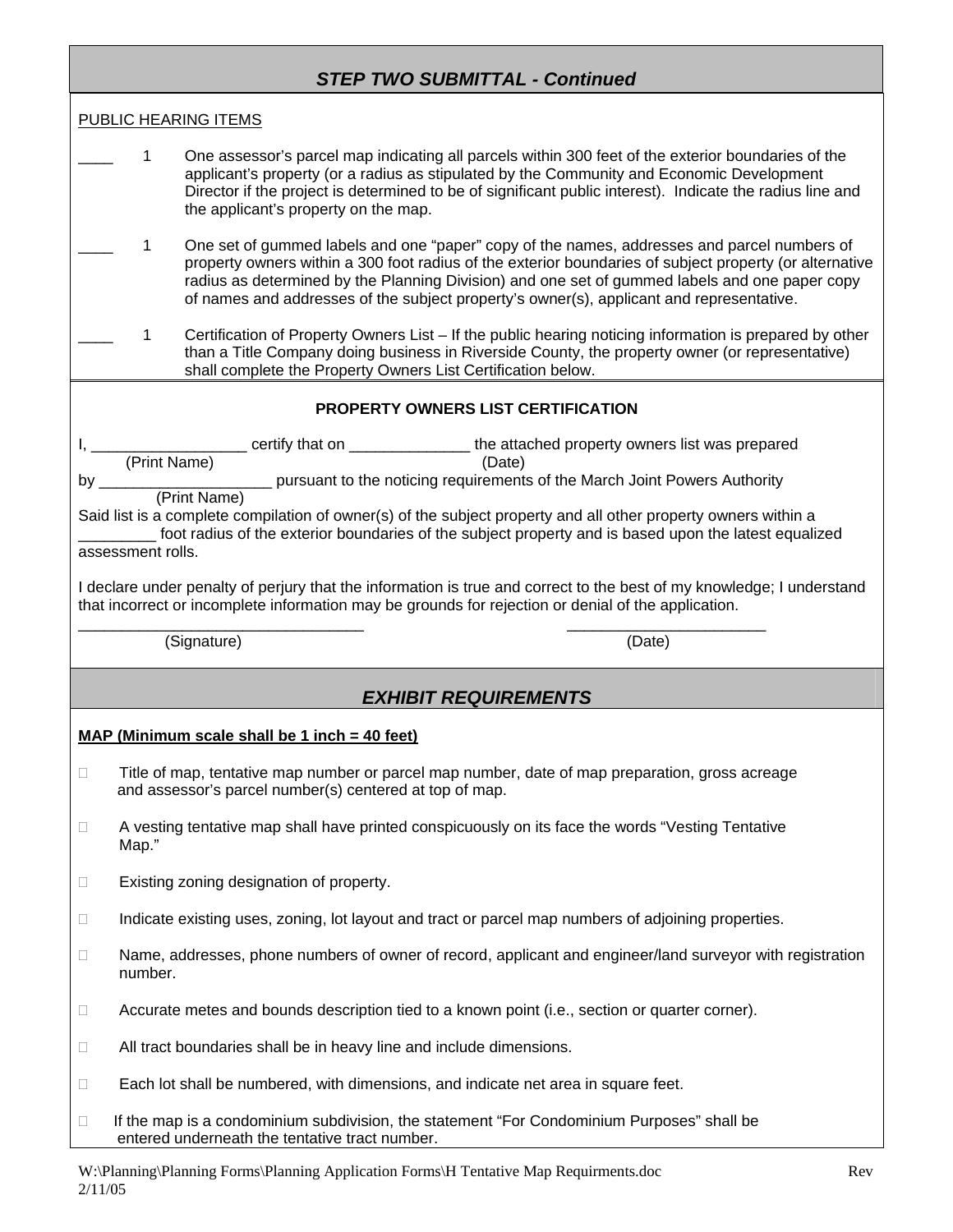### *EXHIBIT REQUIREMENTS – Continued*

- □ Small scale vicinity map with location of subdivision in relation to major streets (need not be to scale) with north arrow.
- $\Box$  Legend: scale and north arrow (top of map to be oriented to the north).
- $\Box$  Summary tables of gross area, net area and number of lots (including lettered) intended uses of lots, improvements, existing trees, number of dwelling units, areas to be dedicated to the JPA.
- $\Box$  The lot layout, including the approximate dimensions and area (in square feet) of each lot, and pad areas on slopes greater than 10%.
- $\Box$  Alphabetical identification of each lot not proposed as a building site and explanation of its intended use.
- $\Box$  Width, approximate locations and designations of all existing and proposed easements or rights-ofway, whether public or private, for water, drainage, sewers, flood control, maintenance or recreation purposes.
- $\Box$  All existing streets and highways within proposed tract and within 200 feet of the boundaries of the proposed tract.
- □ Show location of adjacent structures and property improvements within 50 feet of subject property.
- □ Approximate radius of all centerline curves on highways, streets, alleys and vehicular access ways.
- $\Box$  Total approximate length in feet along the centerline of all existing and proposed streets within the boundaries of the subdivision, measured from intersection to intersection.
- $\Box$  Location of future vehicular access ways within the tract boundary, both public and private, indicated with a dotted line.
- Dimensions and locations of sidewalks and bicycle, equestrian and hiking trails.
- $\Box$  Typical cross-sections of all existing and proposed streets within and adjacent to subdivision including:
	- $\Box$  Name of street  $\Box$  Centerline (existing and proposed)  $\Box$  Right-of-way or property lines
	- $\Box$  Easements adjacent to right-of-way (designate type and width)
	- $\Box$  Dimensions of improvements from centerline
	- □ Approximate grades of existing and proposed streets, drives and sidewalks
	- $\Box$  Total ultimate right-of-way improvements and whether existing or proposed:  $\Box$  curb and gutter  $\Box$  sidewalks  $\Box$  bike trails  $\Box$  medians  $\Box$  on street parking
- □ Location and sizes of all areas offered for public use.
- $\Box$  Location and sizes of all common areas to be designated for private use.
- □ Location and sizes of all private streets proposed.
- □ Location and outline to scale of existing buildings or structures above ground within the subdivision, noting whether the building or structure is to be removed from or remain in the development of the subdivision.
- $\Box$  Location of any excavation within the subdivision or within 200 feet of any portion of the subdivision.
- □ Location of any existing wells, irrigation lines, cesspools, septic tanks, sewage leach fields, sewers, culverts, storm drains and underground structures within the subdivision, and a statement noting whether or not such uses are to be abandoned, to be removed, or remain.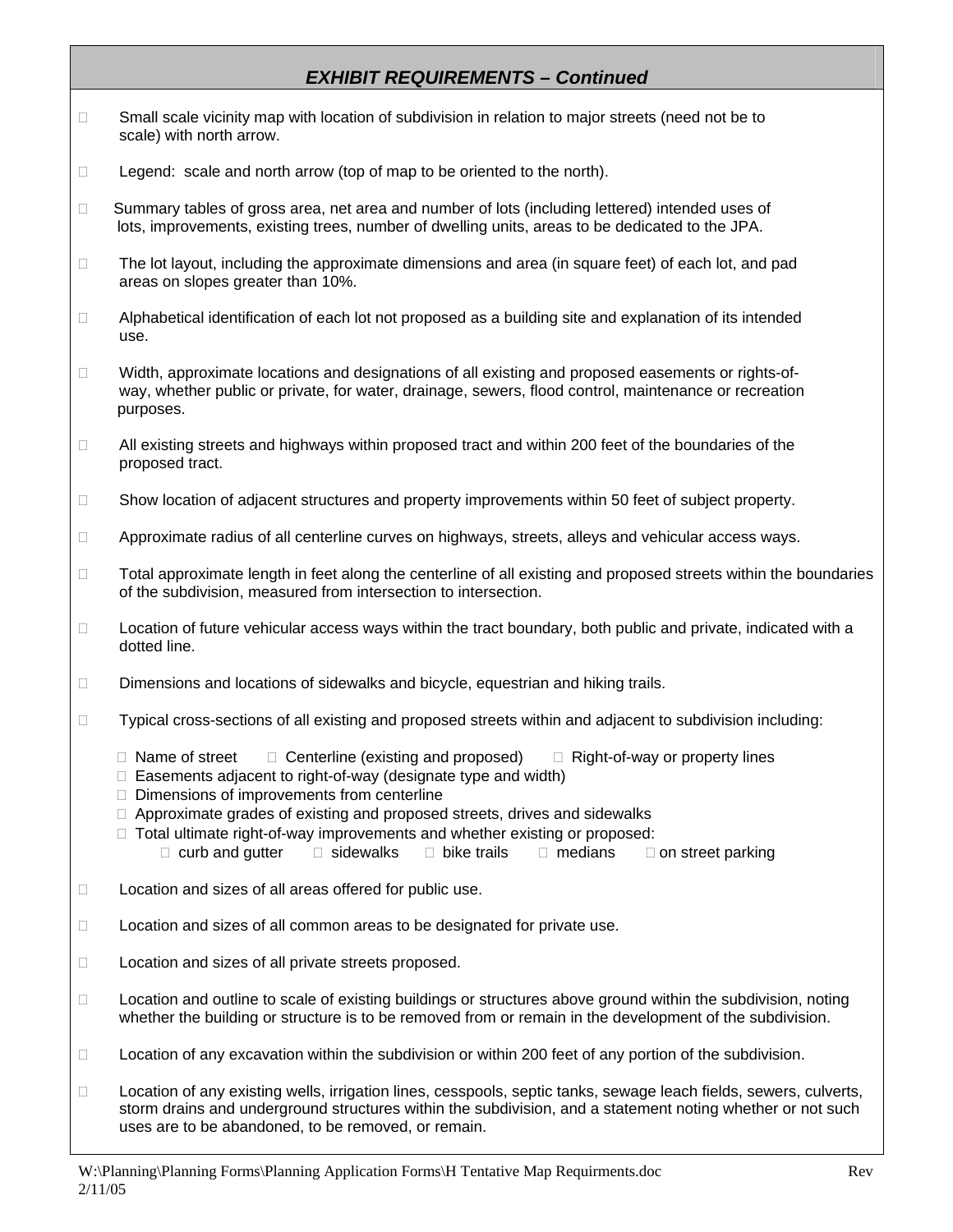#### *EXHIBIT REQUIREMENTS – Continued*

- □ Uses proposed in the tentative tract/parcel map as specified by applicable or pending zoning district regulations. If for multiple family dwelling uses (including condominium and community apartment project) the proposed number of units shall be stated.
- □ Location and limits of previously filled areas within the subdivision, including any liquid or solid waste disposal sites.
- $\Box$  Names of utility purveyors and location of existing known public utilities including sewer, water, gas, cable, solid waste, telephone, etc.
- Gross acreage of the storm water area tributary to the subdivision and a statement in detail, but not quantitatively: the manner in which storm runoff will enter the subdivision (include approximate size, type, lineal footage of storm drainage facilities and catch basin locations); the manner in which disposal beyond the subdivision boundaries will be assured; and, if applicable, reference to any duly adopted Master Drainage Plan.
- Designation and boundaries of special flood hazards, including base flood elevation data. If no special flood hazards exist, a statement to this effect shall be made.
- Designation, location, widths and directions of flow of all watercourses and flood control channels.
- $\Box$  Maximum contour interval shall be as required by the JPAEngineer. Contour lines shall extend 300 feet beyond the exterior boundaries of the property when adjacent property is unimproved or vacant unless otherwise determined by the JPA Engineer. Copies of U.S.G.S. topographic maps are acceptable when approved by the JPA Engineer. County Flood Control and County Road base maps may be acceptable
- $\Box$  The height, width, direction and slope of man-made slopes and retaining walls.
- □ Locations, number, type, height and trunk size of existing trees and rocks (height) on-site.
- □ Total area to be held in reserve for improvements or facilities, itemized by type of improvement or facility.
- □ A "Revision Block" placed on each revised map, with amendment numbers.

#### **PRELIMINARY GRADING PLANS**

- $\Box$  Existing and proposed pad elevations.
- □ Approximate grades of proposed roads and street center-lines.
- □ All curve radii.
- $\Box$  Existing contours with maximum interval as follows:
	- **Slope Interval**  Less than  $2\%$  2'<br>2-10% 4'  $2 - 10%$ Greater than 10% 10'
- □ Proposed contours and spot elevations.
- □ Land subject to overflow, inundation or flood hazard.
- □ Drainage plan to control both on-site and off-site storm runoff, watercourses, channels, existing culverts and drainpipes including existing and proposed facilities for control of storm waters, data as to amount of runoff and the approximate grade and dimensions of proposed facilities.